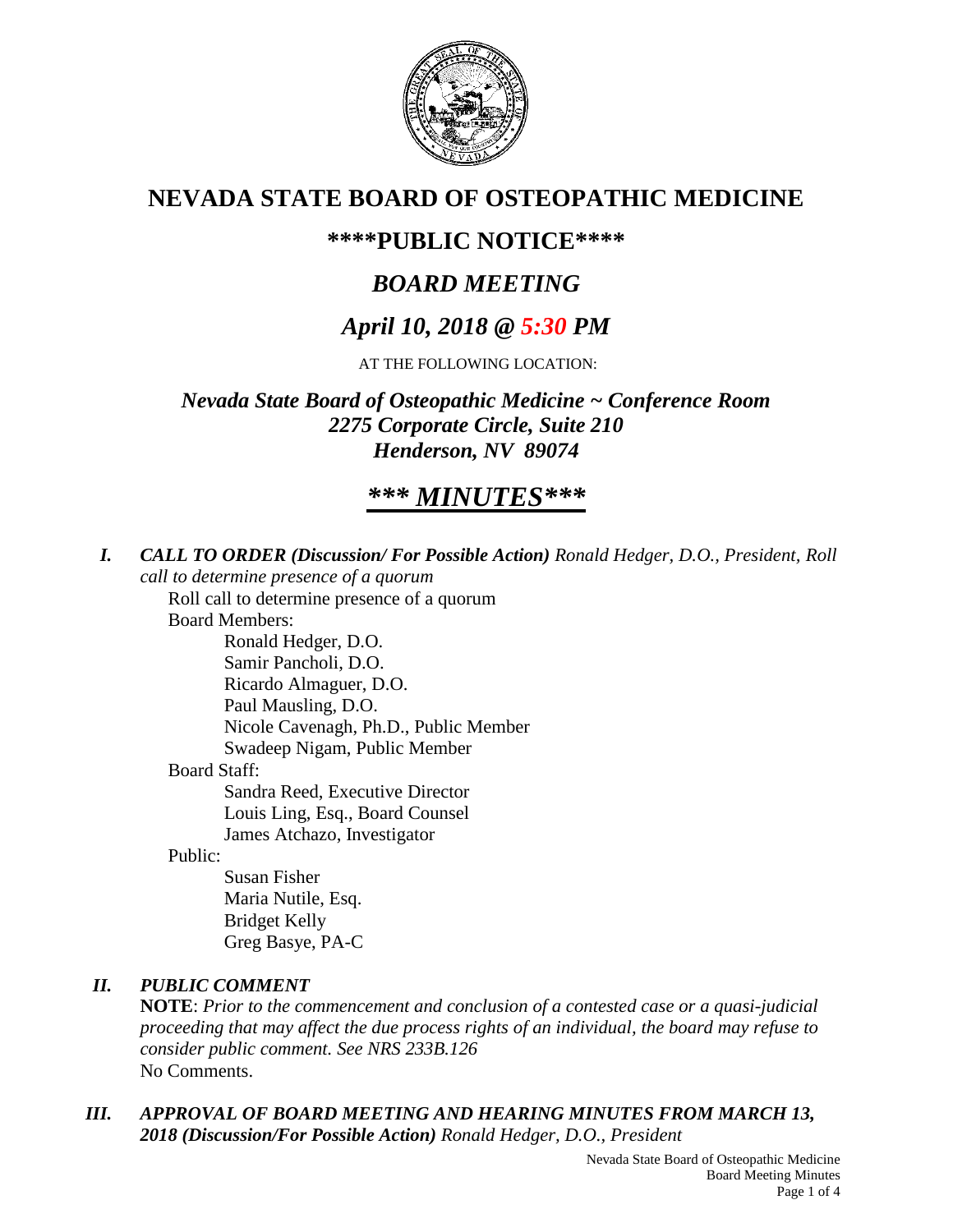Dr. Cavenagh made a motion to approve the minutes from March 13, 2018; seconded by Dr. Mausling. There being no discussion, the minutes were approved by the Board.

### *IV. CONSENT AGENDA TO GRANT LICENSURE FOR OSTEOPATHIC PHYSICIANS & PHYSICIAN ASSISTANTS (Discussion/ For Possible Action) Ronald Hedger, D.O., President*

Under this item the Board may consider the recommendations of the Executive Director and/or President/Vice President to grant licensure to the below listed applicants. The Board may remove any applicant's name from the consent motion, but may not discuss the contents of the application for licensure without the applicant present following proper notice pursuant to the open meeting law.

### **Osteopathic Physician Name Specialty**

Candice Brady, D.O. **Orthopedic Surgery** Derek Carlson, D.O. Emergency Medicine Charles Graham, D.O. Internal Medicine Alexis Hugelmeyer, D.O. Family Medicine Ivanka Kovalyshyn, D.O. Dermatology Brandon Kukor, D.O. Psychiatry Esther Lee, D.O. Diagnostic Radiology Michael Maruska, D.O. Emergency Medicine Erik Miguel, D.O. Emergency Medicine Michael Olek, D.O. Neurology Stephanie Persondek, D.O. OB/GYN Justine Suba Cohen, D.O. Family Medicine Ian Welsh, D.O. Emergency Medicine Serge Wenzel, D.O. Emergency Medicine Robert Yang, D.O. Emergency Medicine

Melissa Jangula, PA-C Eithne-Marie Barton, D.O. Brooke Lucas, PA-C Donald Tice, D.O. Sydney Townes-Witzel, PA-C John Alexander, D.O.

### **Special Licenses NRS.633.411**:

Samantha Adams, D.O. UNLVSOM Psychiatry Margarita Akopian, D.O. UNLVSOM Psychiatry Erik Bjorndal, D.O. UNLVSOM Psychiatry Heather Blondin, D.O. UNLVSOM Psychiatry Timothy Ebright, D.O. UNLVSOM Psychiatry Scott Hines, D.O. Nellis AFB Kimbley Lau, D.O. UNLVSOM Psychiatry James Mikolajczak, D.O. Nellis AFB Nina Parikh, D.O. UNLVSOM Psychiatry Bernice Ponce de Leon, D.O. UNLVSOM Psychiatry Paul Smithedajkul, D.O. UNLVSOM Psychiatry Laurie Wallace, D.O. Nellis AFB Christopher Weisgarber, D.O. Nellis AFB Jamie Woodley, D.O. Well Health

Jesson Baumgartner, D.O. Physical Medicine & Rehabilitation

### **Physician Assistant Supervising Physician**

Robert Wimmer, PA-C Unknown – Active Not-Working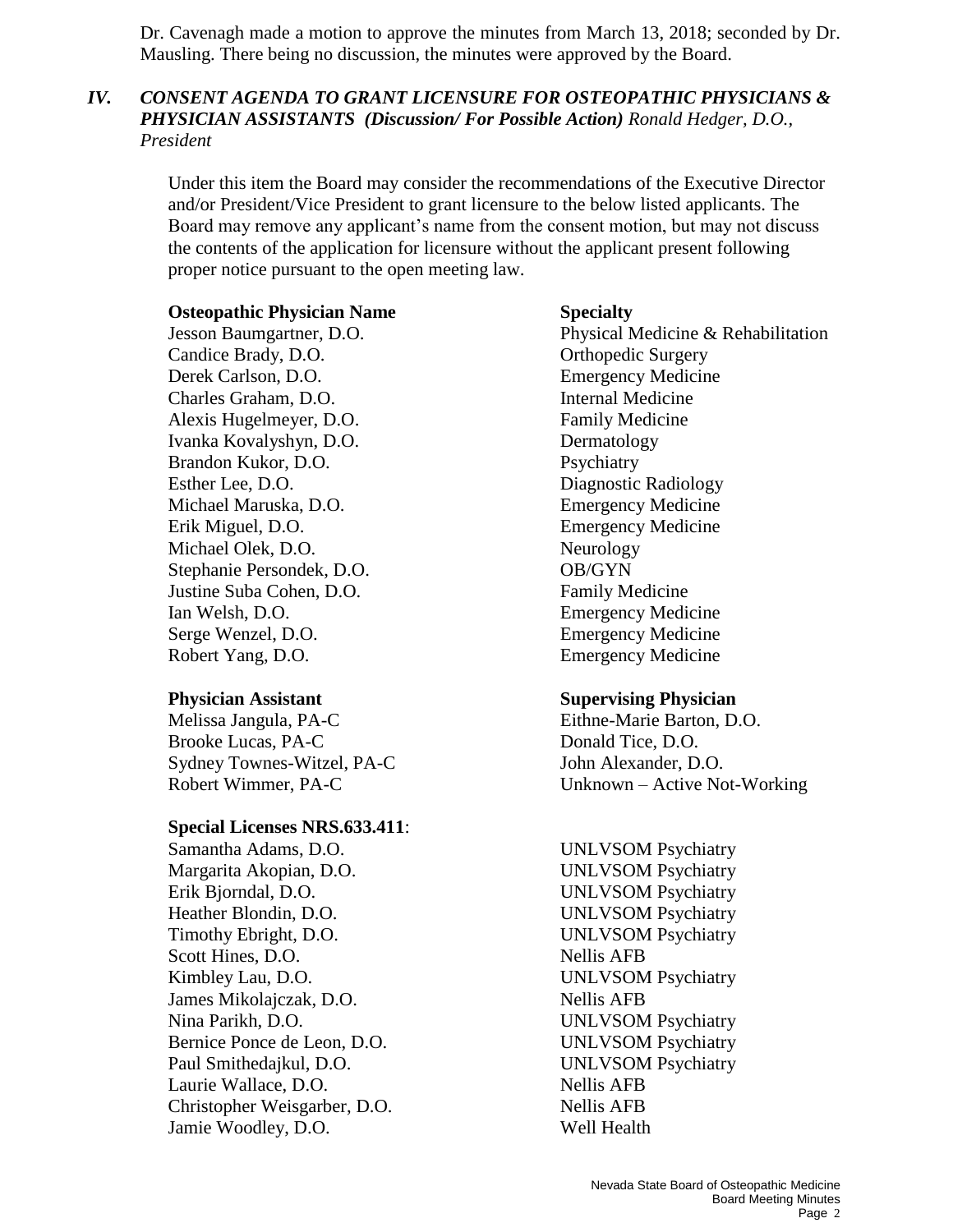Dr. Almaguer made a motion to approve full licensure; seconded by Dr. Cavenagh. There being no discussion, the Board approved granting full licensure.

*V. +CONSIDERATION OF APPLICATION FOR FULL LICENSURE FOR PHYSICIAN ASSISTANT GREGORY BASYE, PA-C,(personal appearance), (Discussion/For Possible Action) NOTE: The Board may go into closed session pursuant to NRS 241.030 to move to a closed session because the discussion may involve this applicant's character, alleged misconduct, professional competence, or similar item.. Ronald Hedger, D.O., President*  Dr. Hedger asked PA Basye if he would like an open or closed session. PA Basye opted for an open session. PA Basye explained the circumstances for his prior medical malpractice claims and public reprimand. Dr. Hedger made a motion to approve the application of PA Basye; seconded by Dr. Cavenagh, and approved by the Board.

## *VI. +CONSIDERATION/APPROVAL OF SETTLEMENT AGREEMENT AND ORDER REGARDING DAVID ADAMS, D.O., IBM RONALD HEDGER, D.O., (Discussion/For*

*Possible Action) NOTE: The Board may go into closed session pursuant to NRS 241.030 to move to a closed session because the discussion may involve this licensee's character, alleged misconduct, professional competence, or similar items. Ronald Hedger, D.O., President*

Mr. Ling explained the circumstances that lead to and provisions of the Settlement Agreement and Order (SAO). After discussion, Dr. Cavenagh made a motion to approve the SAO; Dr. Almaguer seconded the motion. The Board approved the motion. The Investigative Board Member was recused from voting.

## *VII. CONSIDERATION/ACTION REGARDING PAY RECOMMENDATIONS FOR*

*BOARD STAFF, NOTE: The Board may go into closed session pursuant to NRS 241.030 to move to a closed session because the discussion may involve a staff member's character, alleged misconduct, professional competence, or similar items. (Discussion/For Possible Action) Ronald Hedger, D.O., President*

Ms. Reed explained the merit increase request amount for each staff (not including her) based on their annual performance evaluations. Ms. Reed also requested a Cost of Living Adjustment (COLA) for all staff based on the State's projected increase. The merit increase will be implemented during the next pay period in April and the COLA will be implemented on July 1, 2018. Dr. Cavenagh made a motion to approve both pay increases; seconded by Mr. Nigam, and approved by the Board.

## *VIII. DISCUSSION/ACTION OF PROCESS TO CONDUCT ANNUAL REVIEW FOR EXECUTIVE DIRECTOR AND POTENTIAL ADJUSTMENT TO SALARY,*

*(Discussion/For Possible Action) Ronald Hedger, D.O., President*

Mr. Ling explained the process that the Board conducts to annually evaluate the Executive Director. Dr. Mausling volunteered to coordinate the review of Ms. Reed and obtain Board input for the evaluation. Ms. Reed will submit to Dr. Mausling, a self-evaluation form, which will be dispersed to the Board.

## *IX. EXECUTIVE DIRECTOR'S REPORT*

- a. Financial Statements The budget will be presented to the Board at the June meeting.
- b. Licensing Ms. Reed stated that the number of new resident applications has increased this year, possibly due to the opening of a new residency program at UNLV.
- c. Interstate Medical Licensure Compact Update The Board has added one new licensee under Nevada as State of Principal Licensure.
- d. Sunset Subcommittee Presentation Ms. Reed spoke before the Subcommittee who had several questions about Board policy and finances. She explained that among